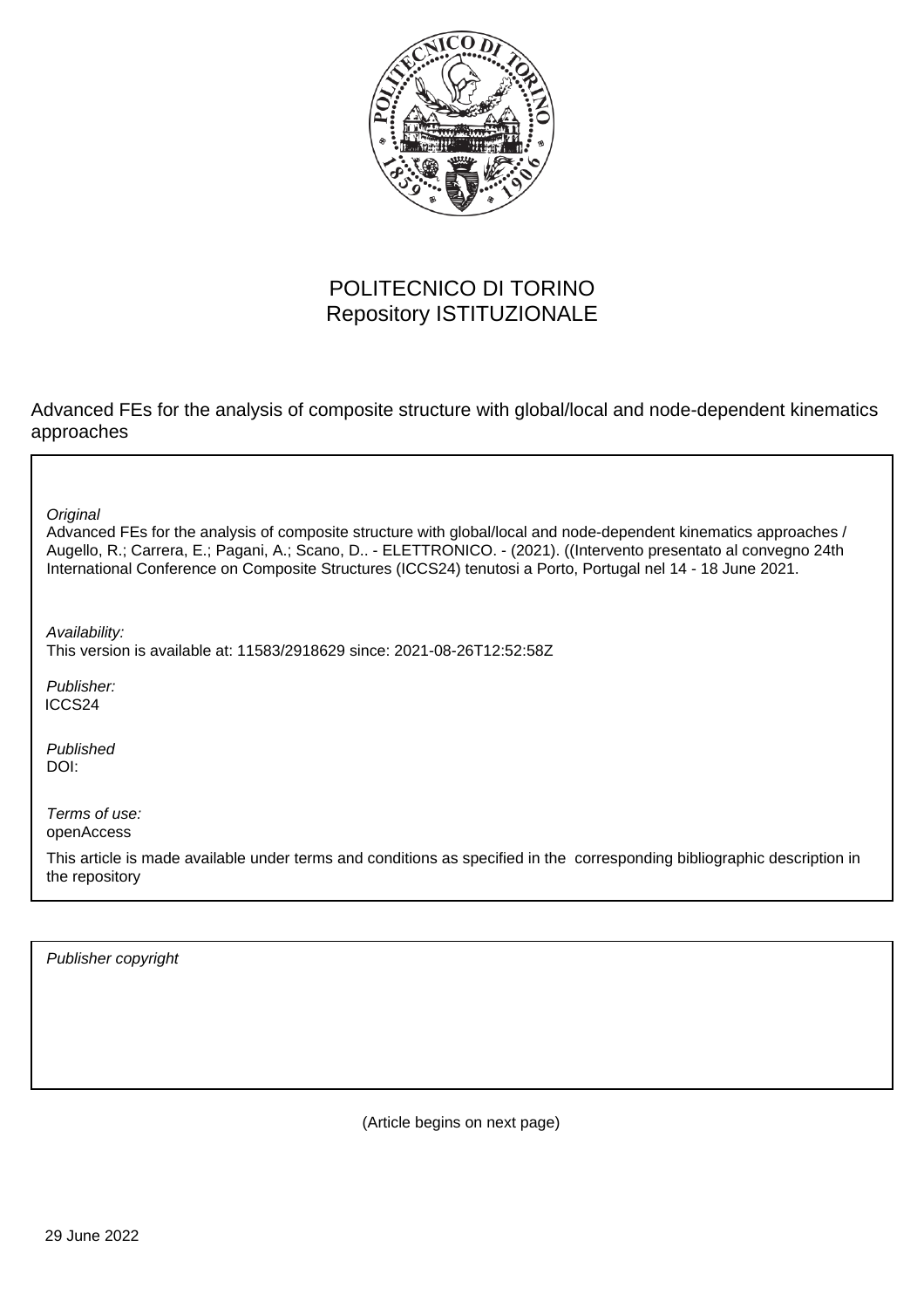## Advanced FEs for the analysis of composite structure with global/local and node-dependent kinematics approaches

R. Augello,\* E. Carrera,† A. Pagani,† D. Scano<sup>§</sup>

 $Mul^2$  Group

Department of Mechanical and Aerospace Engineering, Politecnico di Torino Corso Duca degli Abruzzi 24, 10129 Torino, Italy.

In the modern engineering, composite structures are widely adopted, especially in the aerospace industry. The outstanding mechanical propoerties which they ensure are due to their heterogeneous nature. However, this gives rise to significant challenges to numerical modeling. For this purpose, a great variety of structural models has been proposed in history. Models based on classical theories are capable to detect the structural behavior of slender structures, whereas when the transverse stresses of cross-section (for beams) or thickness (for plates/shells) need to be accurately described, refined models have to be included. Generally, the accuracy of the model can be achieved by increasing the order of the mathematical function used for the description of the cross-secion or thickness. This automatically leads to an increased number of degrees of freedom in FE models and makes the solution computationally expensive. However, a local refinement of the model, where higher-order phenomena are expected to occur, can help to reach a compromise between the desired accuracy and solution expenses. The local refinement can be achieved adopting the global/local (see [1]) or the Node-Dependent Kinematics (NDK) (see [2]) approaches. The former distinguishes the kinematic theories at the FE level, whereas the latter at the structural node level. The present work wants to apply these two mathematical techniques for the static analysis of composite structures in the framework of the Carrera Unified Formulation ([3]). In fact, this formulation allows to build FEs with low-order Equivalent Single Layer (ESL) theories and refined Layer-Wise (LW) theories with ease and to mix them within the global/local and NDK scenarios. Several analyses are carried out employing 1D beams and 2D plates/shells models, showing the applicability of the two approaches and the advantages in terms of accuracy and computational saving that they guarantee.

## References

[1] Li, X. and Dahsin L., "A laminate theory based on global-local superposition", Communications in numerical methods in engineering, (1995).

<sup>\*</sup>PhD Student. E-mail: riccardo.augello@polito.it

Professor of Aerospace Structures and Aeroelasticity. E-mail: erasmo.carrera@polito.it

Assistant Professor. Corresponding author. E-mail: alfonso.pagani@polito.it

<sup>§</sup>Post Graduate Research Assistant. E-mail: daniele.scano@studenti.polito.it